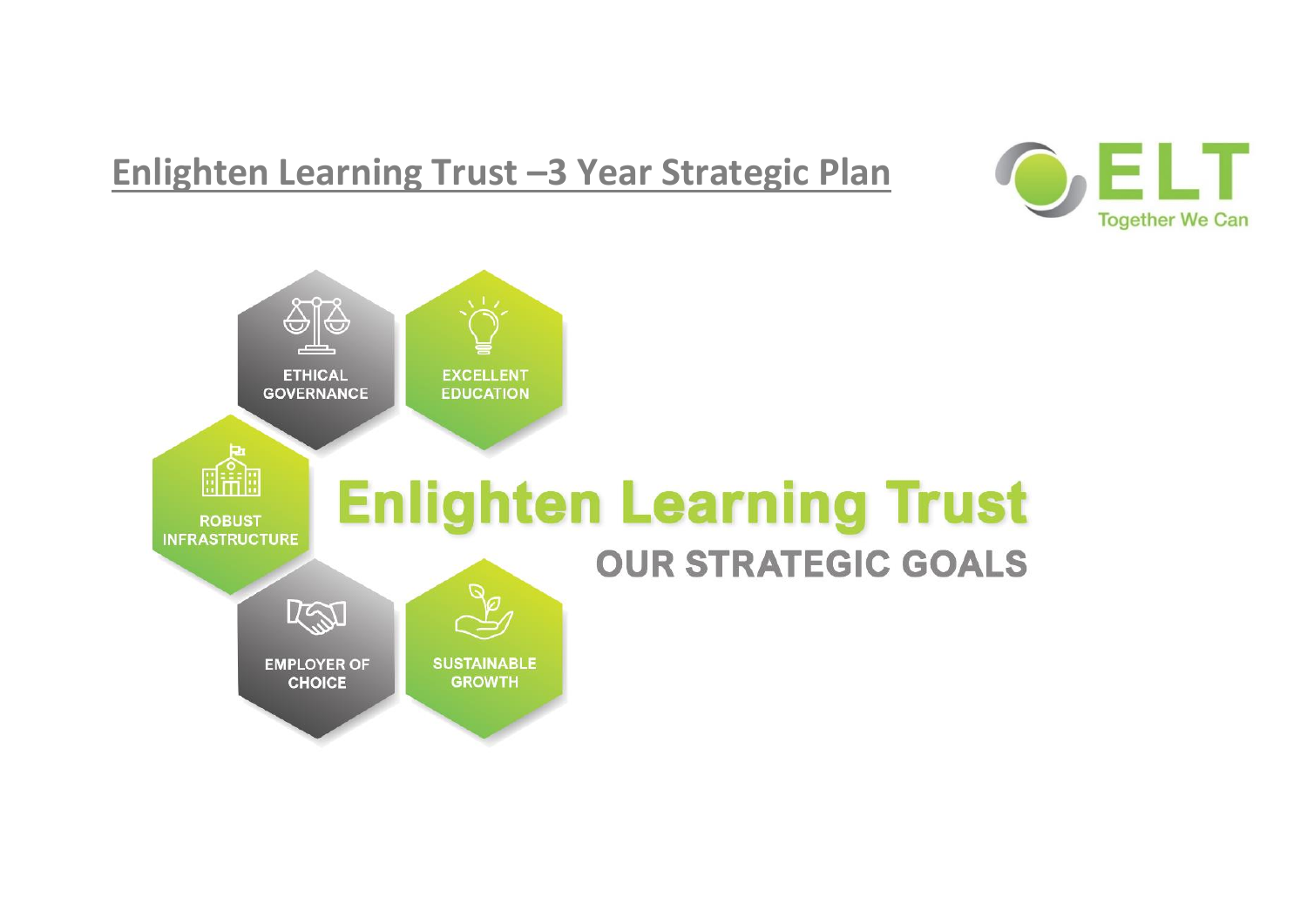## ELT 3 Year Strategic Plan - Overview

| Aspect                             | Year 1                               | Year <sub>2</sub>                                   | Year <sub>3</sub>                     |
|------------------------------------|--------------------------------------|-----------------------------------------------------|---------------------------------------|
|                                    |                                      | Goal 1: Deliver excellent education for every child |                                       |
| <b>Quality of Education</b>        | Curriculum principles are clear,     | Evaluation of the effect of                         |                                       |
|                                    | shared with leaders & staff          | curriculum principles                               |                                       |
| School improvement                 | School improvement strategy is       | Act on findings of the SEF. School                  | Outcomes of school support evident    |
|                                    | researched, written and evaluation   | support underway                                    | and ongoing                           |
|                                    | of all schools done                  |                                                     |                                       |
| Safeguarding                       | Safeguarding culture extends to all  | Safeguarding is tested and                          | Outcomes of evaluation are            |
|                                    | aspects of each school               | evaluated in each school                            | embedded                              |
| Christian distinctiveness for CofE | Our Christian distinctiveness is     | Our Christian distinctiveness                       | Our schools are distinct in their     |
| schools                            | clearly defined and strategically    | underpins the activity of the Trust                 | Christian characteristics and leaders |
|                                    | supported                            |                                                     | confident in its communication        |
| Personal development               | Evaluate the personal development    | Work across trust to support, refine                | Effect of initiatives are evident     |
|                                    | curriculum of each school            | and enhance personal development                    |                                       |
|                                    |                                      | Goal 2: Be an employer of choice                    |                                       |
| Professional learning              | Rich programme of training and CPD   | Whole trust training conference                     | CPD effectiveness survey              |
|                                    | is implemented for all staff         | planned and evaluated                               | undertaken, and outcomes applied      |
|                                    | Staff skills are evaluated, and plan | Collaboration between schools on                    | Outcomes of collaboration is          |
|                                    | designed to share                    | specific aspects formative                          | evident and staff expertise improves  |
| Staff wellbeing                    | Staff wellbeing & EDI evaluation     | Outcomes of evaluation are shared                   | Further evaluation and ongoing        |
|                                    | undertaken                           | and implemented                                     | refinement                            |
|                                    | Sign up to the Wellbeing Charter     | Implement changes for staff based                   | Continue cycle of evaluation and      |
|                                    | and use the Workload Reduction       | on findings                                         | improvement                           |
|                                    | Toolkit                              |                                                     |                                       |
|                                    |                                      | Develop a people strategy                           | Evaluate and refine                   |
| Appraisal / performance            | Appraisal structure re-written       | Evaluation and refinement of new                    |                                       |
| development                        |                                      | model                                               |                                       |
| Equality, Diversity and Inclusion  | EDI survey undertaken; findings      | Aspects fed into future planning                    |                                       |
|                                    | summarised                           |                                                     |                                       |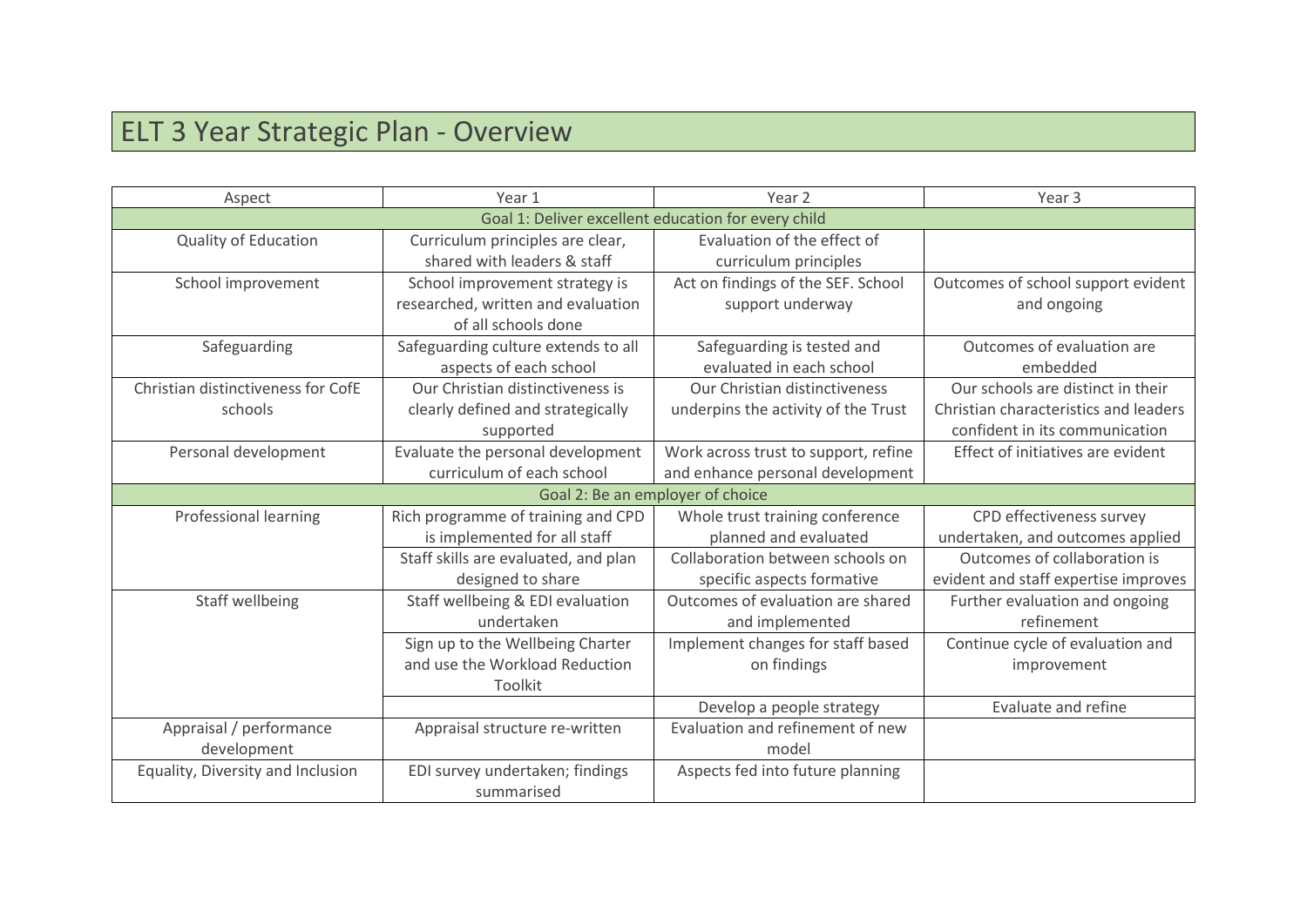| Communication                    | Communication is improved in                                                 | Communication is re-evaluated                       | Communication is further improved    |  |  |  |  |
|----------------------------------|------------------------------------------------------------------------------|-----------------------------------------------------|--------------------------------------|--|--|--|--|
|                                  | defined ways                                                                 |                                                     | through new strategies               |  |  |  |  |
|                                  | Goal 3: Ensure strategic and ethical governance and leadership at all levels |                                                     |                                      |  |  |  |  |
| Governance structures            | Recruit and induct trustees to get to                                        | Recruit 2 more trustees                             |                                      |  |  |  |  |
|                                  | 7 trustees                                                                   |                                                     |                                      |  |  |  |  |
|                                  |                                                                              | Undertake a Trust governance                        | Act on the findings of the review    |  |  |  |  |
|                                  |                                                                              | review                                              |                                      |  |  |  |  |
|                                  | Review the Scheme of Delegation                                              | Make sure the SoD is being applied                  |                                      |  |  |  |  |
|                                  |                                                                              | in the schools                                      |                                      |  |  |  |  |
| Trust self-evaluation            | Undertake Trust Self evaluation                                              | Act on findings of the Trust SEF                    | Refine the findings of the Trust SEF |  |  |  |  |
| <b>Scheme of Delegation</b>      | The SoD is discussed, reviewed and                                           | Ongoing review and refinement in                    |                                      |  |  |  |  |
|                                  | refined                                                                      | light of joining schools                            |                                      |  |  |  |  |
| Governor training                | Train all governors in essential                                             | Apply training programme for the                    | Review training and secure next      |  |  |  |  |
|                                  | knowledge and ELT expectations                                               | governance at each tier                             | schedule                             |  |  |  |  |
| Correct policies, structures and | Apply policies and implement                                                 | Evaluate success of policies and                    |                                      |  |  |  |  |
| protocols are in place           | renewal timeframe                                                            | implement ongoing review                            |                                      |  |  |  |  |
| School leadership                | Our leaders are effective in both                                            | Ongoing evaluation on the                           | Review and refine leadership         |  |  |  |  |
|                                  | their schools and the trust                                                  | effectiveness of the trust                          | development in the schools           |  |  |  |  |
|                                  |                                                                              | Goal 4: Build a robust and effective infrastructure |                                      |  |  |  |  |
| Systems and process              | Embed systems and processes that                                             | Evaluation of the effectiveness of                  | Evaluation of the effectiveness of   |  |  |  |  |
|                                  | are needed for effective operation                                           | the systems and processes in place                  | the systems and processes in place   |  |  |  |  |
|                                  | Embed and further develop a                                                  | Scenario testing of the Business                    | Outcomes of scenario testing are     |  |  |  |  |
|                                  | <b>Business Continuity Plan that is</b>                                      | Continuity plan across all areas                    | engaged with and solutions           |  |  |  |  |
|                                  | engaged with by schools                                                      |                                                     | embedded                             |  |  |  |  |
| Team structure                   | Develop the central team, roles &                                            | Evaluation of the effectiveness of                  | Evaluation of the effectiveness of   |  |  |  |  |
|                                  | responsibilities articulated and                                             | the structure in place                              | the structure in place               |  |  |  |  |
|                                  | understood                                                                   |                                                     |                                      |  |  |  |  |
| IT infrastructure                | Continual review of IT                                                       | Evaluation of the Cyber Essentials                  | Evaluation of the Cyber Essentials   |  |  |  |  |
|                                  | strategy/Cyber Security                                                      | annual review and the application of                | annual review and the application of |  |  |  |  |
|                                  | requirements mitigating risks and                                            | the IT Strategy                                     | the IT Strategy                      |  |  |  |  |
|                                  | enabling the effective joining of new                                        |                                                     |                                      |  |  |  |  |
|                                  | schools                                                                      |                                                     |                                      |  |  |  |  |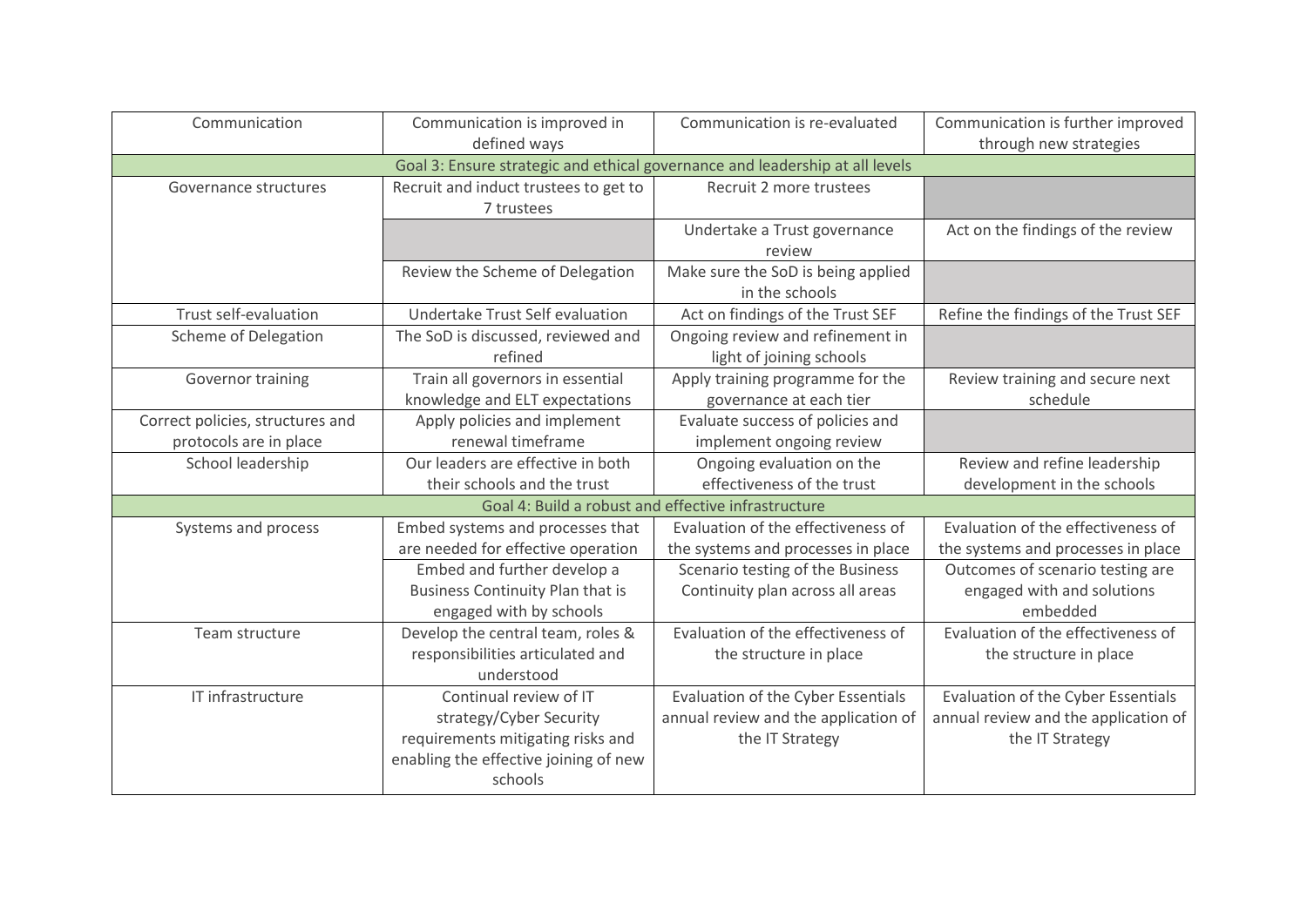| Financial management |                             | Maintain the robust financial         | Evaluation of the effectiveness of   | Evaluation of the effectiveness of   |
|----------------------|-----------------------------|---------------------------------------|--------------------------------------|--------------------------------------|
|                      |                             | management in place, enhancing        | the resource management role         | the resource management role         |
|                      |                             | VfM through the development of        |                                      |                                      |
|                      |                             | the Procurement function              |                                      |                                      |
|                      | <b>Estates Management</b>   | Continual review of Estates           | Evaluation of the GEMs Self Review   | Evaluation of the GEMs Self Review   |
|                      |                             | Strategy, development and             | and the application of the Estates   | and the application of the Estates   |
|                      |                             | embedding of the GEMS agenda          | Strategy                             | Strategy                             |
|                      | Sustainable schools         | UN sustainability goals audit         | Priorities are identified and most   | Remaining priorities are addressed   |
|                      |                             | undertaken, and priorities identified | important are addressed              |                                      |
|                      |                             | Develop an environmental strategy,    | Recommendations of the audit         | All green flag schools for 'eco      |
|                      |                             | audit undertaken                      | planned and implemented              | schools', moving toward net zero by  |
|                      |                             |                                       | 2030                                 |                                      |
|                      |                             |                                       | Goal 5: Drive sustainable growth     |                                      |
|                      | Trust growth                | Growth plan is written and applied    | Our growth plan is reviewed in light | Our growth plan is reviewed in light |
|                      |                             | to enable effective planning          | of uptake                            | of uptake                            |
|                      |                             | Our distinctiveness as a trust is     | Our trust continues to develop in    | Our trust continues to develop in    |
|                      |                             | developed, refined and shared with    | breadth, depth and outreach          | breadth, depth and outreach          |
|                      |                             | other schools                         |                                      |                                      |
|                      | <b>Trust collaboration</b>  | Parameters of collaboration with      | ELT has a wider reach through        | Effective working with others brings |
|                      |                             | other trusts are set out              | working with other similar Trusts    | tangible benefits for our schools    |
|                      | Organisation sustainability | Our resources are carefully planned   | Our resources are carefully          | Our resources are carefully          |
|                      |                             | to ensure long term viability         | managed to ensure long term          | managed to ensure long term          |
|                      |                             |                                       | viability                            | viability                            |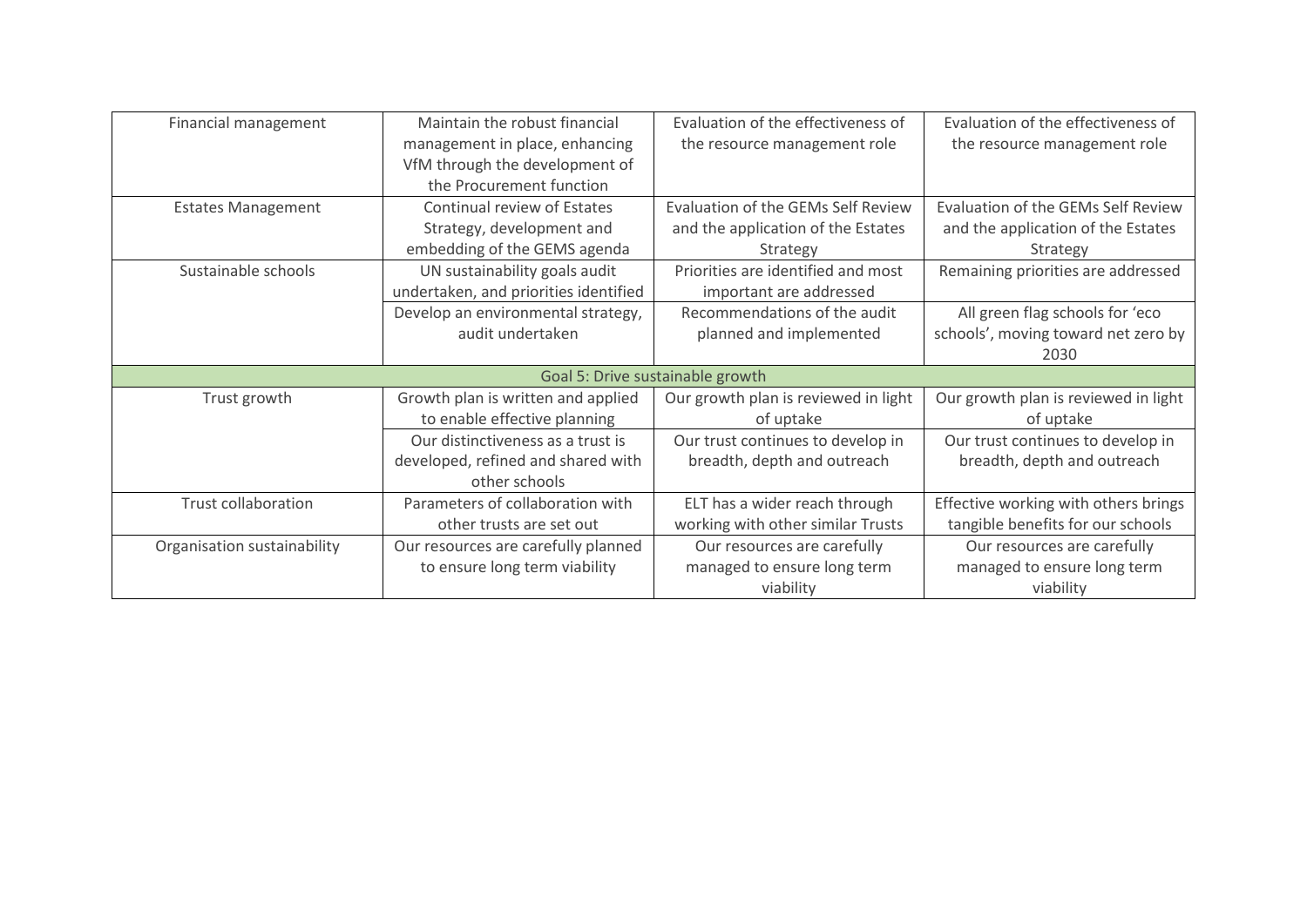## ELT Strategic Development Plan 2022 - 2023

| Goal 1: Deliver excellent education for every child |  |
|-----------------------------------------------------|--|
|-----------------------------------------------------|--|

Success criteria:

- Our curriculum principles are clear and shared with all teaching staff
- We have a school improvement strategy that provides regular, objective feedback for our schools and facilitates collaboration
- Each school has a clear way of reporting key metrics to trustees and governors, and has agreed aspects specific to their own context
- Safeguarding is prioritised and effectively monitored
- We have a strategy for Christian Distinctiveness that supports the culture and ethos of our church schools
- All schools have effective provision for the personal development of their pupils

|                             | providion to the potoon of actor principal at anon-papers |             |                                        |
|-----------------------------|-----------------------------------------------------------|-------------|----------------------------------------|
| Focus for improvement       | Actions to support improvement                            | Leader      | Monitoring activity                    |
| 1 Quality of Education      | ELT curriculum principles written and shared              | <b>HGR</b>  | HTB, line management                   |
|                             | Strengths and weaknesses of the schools are known,        | <b>HGR</b>  | Trustee board                          |
|                             | evaluated and a plan implemented                          |             |                                        |
|                             | We focus on the quality of education for our SEN          | <b>HGR</b>  | Line management                        |
|                             | pupils                                                    |             |                                        |
| 2 School improvement        | Strategy is written, communicated and applied to          | HGR/MBD     | Line management                        |
|                             | our schools                                               |             |                                        |
|                             | Through visiting and meeting leaders, key                 | HGR/MBD/AMA | School improvement visits, shared with |
|                             | information is shared and actions agreed                  |             | <b>Trustees</b>                        |
|                             | Collaboration in specific areas of schools in the trust   | <b>HGR</b>  | Trustee board                          |
|                             | is underway in each phase                                 |             |                                        |
| 3 Safeguarding              | Safeguarding clearly defined and an annual audit          | <b>HGR</b>  | Trustee board                          |
|                             | undertaken                                                |             |                                        |
| 4 Christian Distinctiveness | Small group of school leaders gathered to write Trust     | <b>MBD</b>  | Line management, trustee board         |
|                             | strategy                                                  |             |                                        |
|                             | Evaluation during the spring term to monitor and          | MBD/tbc     | Line management                        |
|                             | appraise design of strategy                               |             |                                        |
|                             | Plans feed into new SIP for following year                | <b>MBD</b>  | Line management                        |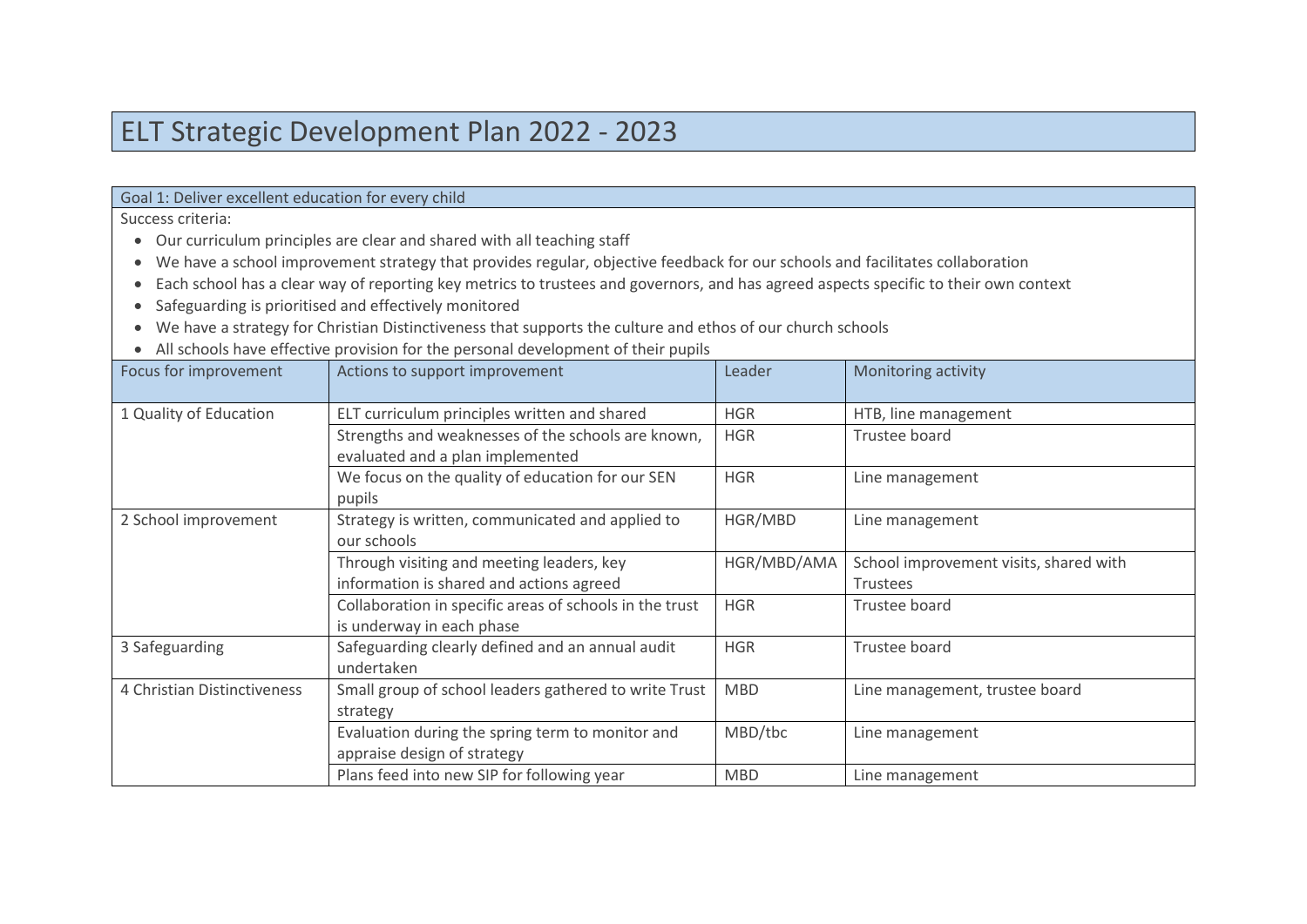| 5 Personal development                                                                                                                | Each school's personal development offer is<br>evaluated |                                                                                                                                                                                                                                                                              | tbc |                                                                                                                                                                          |
|---------------------------------------------------------------------------------------------------------------------------------------|----------------------------------------------------------|------------------------------------------------------------------------------------------------------------------------------------------------------------------------------------------------------------------------------------------------------------------------------|-----|--------------------------------------------------------------------------------------------------------------------------------------------------------------------------|
|                                                                                                                                       | development                                              | Collaboration on success/challenges and areas for                                                                                                                                                                                                                            |     |                                                                                                                                                                          |
| Milestones by end of summer term                                                                                                      |                                                          | Milestones by end of autumn term                                                                                                                                                                                                                                             |     | Milestones by end of spring term                                                                                                                                         |
| 1 Curriculum principles are written                                                                                                   |                                                          | 1 Key metrics are collected, compared and evaluated                                                                                                                                                                                                                          |     | 1 SEF SEN focus is evaluated                                                                                                                                             |
| 2 Strategy for school improvement is<br>written, shared and agreed<br>2 Format for school improvement support<br>meetings is designed |                                                          | 2/5 First school improvement visits have taken place<br>and refined3 Safeguarding audit is designed and<br>implemented<br>4 Christian distinctiveness group set up and first draft<br>of strategy written<br>5 Personal development evaluation has identified key<br>actions |     | 2 SEF from each school is evaluated and<br>contributes to TSEF (see below)<br>4 First Christian distinctiveness visits to schools<br>have taken place and feedback given |

## Goal 2: Be an employer of choice

Success criteria

- All our staff have a rich and appropriate continuing professional development offer
- We subscribe to externally verified benchmarks for employer wellbeing, EDI and are acting on where we do not yet meet them fully
- We support effective performance development (previously appraisal) in more incremental way that enables staff to thrive
- We communicate effectively within and beyond the Trust to build sense of belonging, effective collaboration and informing all stakeholders of our success

| Focus for improvement   | Actions to support improvement                  | Leader     | Monitoring activity  |
|-------------------------|-------------------------------------------------|------------|----------------------|
| 1 Professional learning | Rich programme of training and CPD is           | HGR/JHA    | Line management      |
|                         | implemented and adapted for all staff           |            |                      |
|                         | We will support ECT training across the         | <b>HGR</b> | Line management      |
|                         | schools and deliver on behalf of local          |            |                      |
|                         | providers                                       |            |                      |
|                         | Areas of particular staff expertise are         | <b>HGR</b> | Line management      |
|                         | evaluated, and collaboration started            |            |                      |
| 2 Staff wellbeing       | Sign up to the DfE Wellbeing Charter            | <b>HGA</b> | Line management      |
|                         | Evaluate current wellbeing position (11         | HGA/HTB    | Line management, HTB |
|                         | statements) & prioritise 3 for action in autumn |            |                      |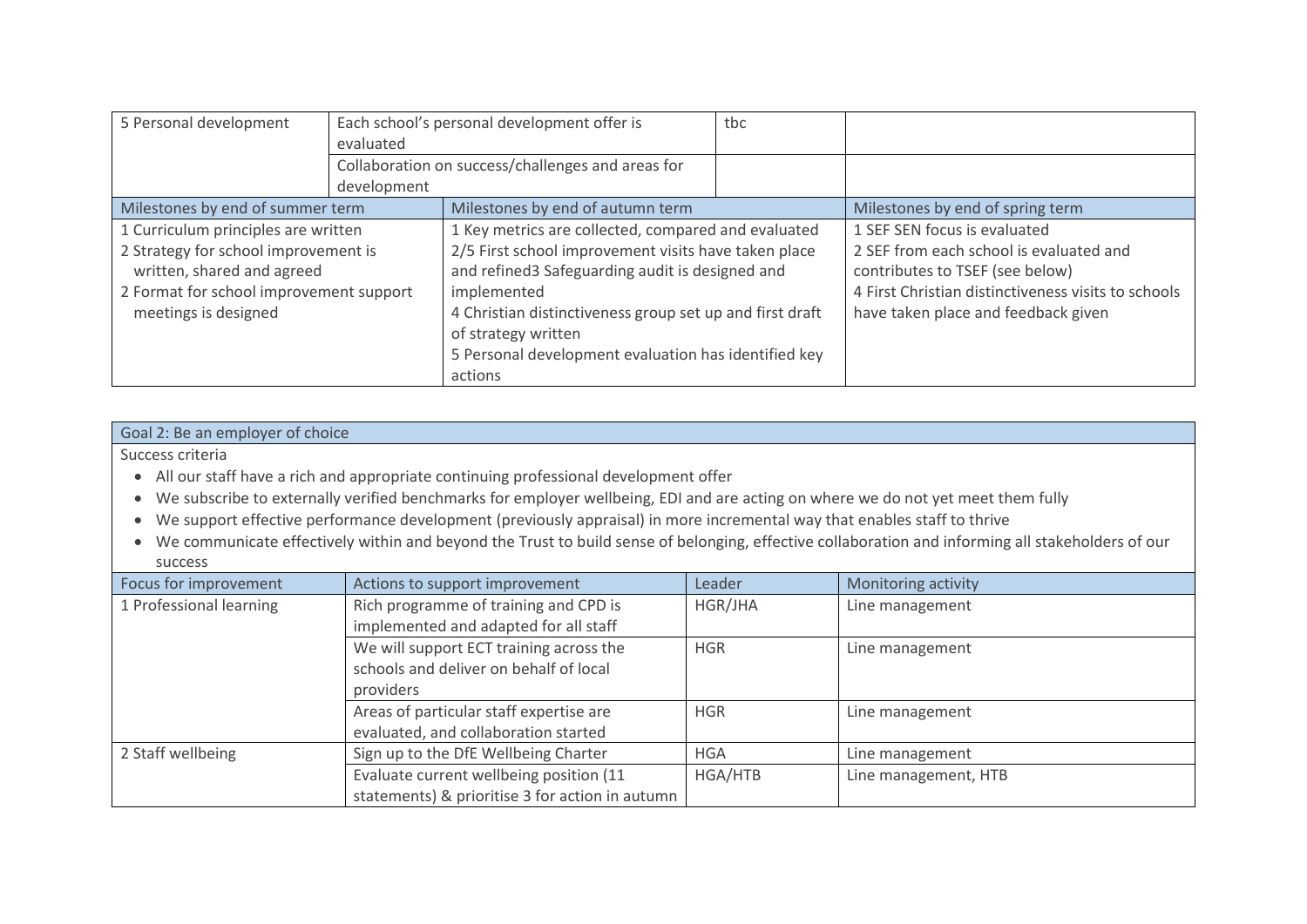|                                           | DfE workload reduction toolkit applied<br><b>HGA</b> |                                                   |             | Line management                           |
|-------------------------------------------|------------------------------------------------------|---------------------------------------------------|-------------|-------------------------------------------|
| 3 Performance Development                 | Appraisal structure is re-written, consulted on      |                                                   | HGA/MBD/HGR | Trustee board                             |
|                                           | and implemented                                      |                                                   | /JHA        |                                           |
|                                           |                                                      | Line managers are trained in delivering the       | HGA/HGR     | Line management                           |
|                                           | new model                                            |                                                   |             |                                           |
|                                           |                                                      | New model is evaluated and refined                | <b>HGA</b>  | Trustee board                             |
| 4 Equality, Diversity and                 |                                                      | We undertake an EDI survey, evaluate the          | <b>HGA</b>  | Line management, HTB                      |
| Inclusion                                 | findings, and design a strategy for                  |                                                   |             |                                           |
|                                           | improvement                                          |                                                   |             |                                           |
| 5 Communication                           |                                                      | Staff monthly newsletter in place                 | LOW/MBD     | Line management, published                |
|                                           |                                                      | We communicate effectively how the Trust          | HGR/JHA/MBD | Line management                           |
|                                           | works                                                |                                                   |             |                                           |
| Milestones by end of summer term          |                                                      | Milestones by end of autumn term                  |             | Milestones by end of spring term          |
| 1 CPD programme is written and published  |                                                      | 1 CPD programme is launched and underway. Staff   |             | 2 Staff workload survey undertaken        |
| 2 Evaluation of DfE Wellbeing Charter and |                                                      | attending different training opportunities        |             | 5 Staff newsletter evaluated and improved |
| priorities agreed                         |                                                      | 1 Opportunities for collaboration between staff   |             |                                           |
| 3 Performance development structure and   |                                                      | are explored                                      |             |                                           |
| policy is written and consulted on        |                                                      | 2 Actions about the 3 priorities are evident      |             |                                           |
| 4 EDI staff survey done & evaluated       |                                                      | 2 DfE workload reduction toolkit raised with SLTs |             |                                           |
| 5 Format of staff newsletter agreed       |                                                      | 3 Performance development procedures and          |             |                                           |
|                                           |                                                      | training have taken place and working             |             |                                           |
|                                           |                                                      | 5 Staff monthly newsletter published              |             |                                           |
|                                           |                                                      |                                                   |             |                                           |

Goal 3: Ensure strategic and ethical governance and leadership at all levels

Success criteria:

- We have seven trustees, the structure of committees works and communication with governors is clear and effective. Meetings are purposeful and there is dialogue between trustees and other stakeholders between meetings
- We start an annual review of our Trust, identifying areas to address and acting upon them
- Our Scheme of Delegation is relevant, clear and understood by governance at trust and school level, and supports school leaders
- Trustees and governors are well trained and informed to make good decisions.
- Correct policies, structures and protocols are in place and being effectively communicated to all stakeholders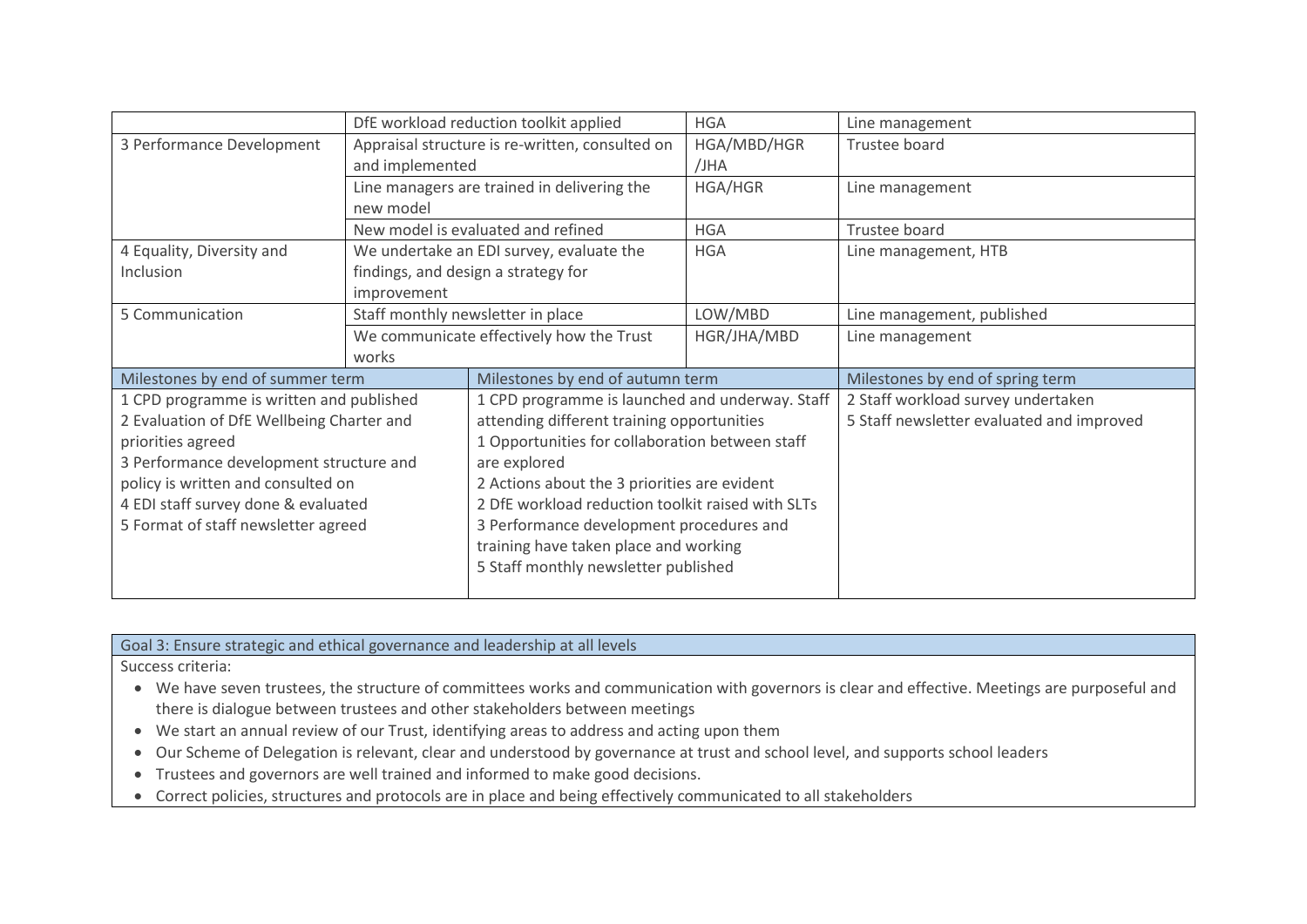| • School leaders                        |                                                                                        |             |                                  |
|-----------------------------------------|----------------------------------------------------------------------------------------|-------------|----------------------------------|
| Focus for improvement                   | Actions to support improvement                                                         | Leader      | Monitoring activity              |
| 1 Governance structures                 | Trustees with the right skills recruited to fill<br>vacancies. Expectations are clear. | <b>HCO</b>  | Trustee board meetings           |
|                                         | Trustee committees are created & have ToR                                              | HCO/MBD/AMO | Trustee board                    |
|                                         | LGB structure is defined, and timeframe agreed                                         | HCO/MBD     | Members meeting                  |
|                                         | Communication is regular and LGBs involved to<br>an effective level                    | <b>HCO</b>  |                                  |
| 2 Trust self-evaluation                 | Suitable framework agreed (building on CST<br>model)                                   | <b>MBD</b>  | Report to trustees autumn        |
|                                         | Government outlines of strong trust included                                           | <b>MBD</b>  | Trustee board                    |
|                                         | Self-evaluation carried out in spring term                                             | MBD/HGR/HCO | <b>TSEF reported to Trustees</b> |
| 3 Review the SoD                        | The SoD is discussed, reviewed and changes<br>implemented                              | MBD/JHA/AMO | Trustee meeting                  |
|                                         | The SoD is applied to the governance of the<br>schools in the Trust effectively        | MBD/JHA/HCO | Line management/Trustee meeting  |
|                                         | The SoD clearly communicates the parameters<br>of decisions in each school             | MBD/JHA     |                                  |
| 4 Governance training                   | Trustee & governor training & induction is<br>delivered in September                   | AMO/HCO     | Member meeting                   |
|                                         | All trustees undertake national body training<br>(eg NGA/CST)                          | AMO/HCO     |                                  |
| 5 Policies, structures and<br>protocols | Schedule of policies is updated and aligns with<br>meetings                            | <b>AMO</b>  | Check each term                  |
|                                         | Staff updated via newsletter of policy changes                                         | <b>LOW</b>  | Check newsletter                 |
| 6 School leadership                     | Our school leaders are supported to articulate<br>the culture and climate of the Trust | <b>MBD</b>  | Headteacher board                |
|                                         | All school leaders have coaching appropriate<br>for their position and experience      | <b>MBD</b>  | Line management                  |
|                                         | Clarity over SIP, SEF and HT reporting is<br>achieved and implemented                  | MBD/HTB     | Headteacher board                |
| Milestones by end of summer term        | Milestones by end of autumn term                                                       |             | Milestones by end of spring term |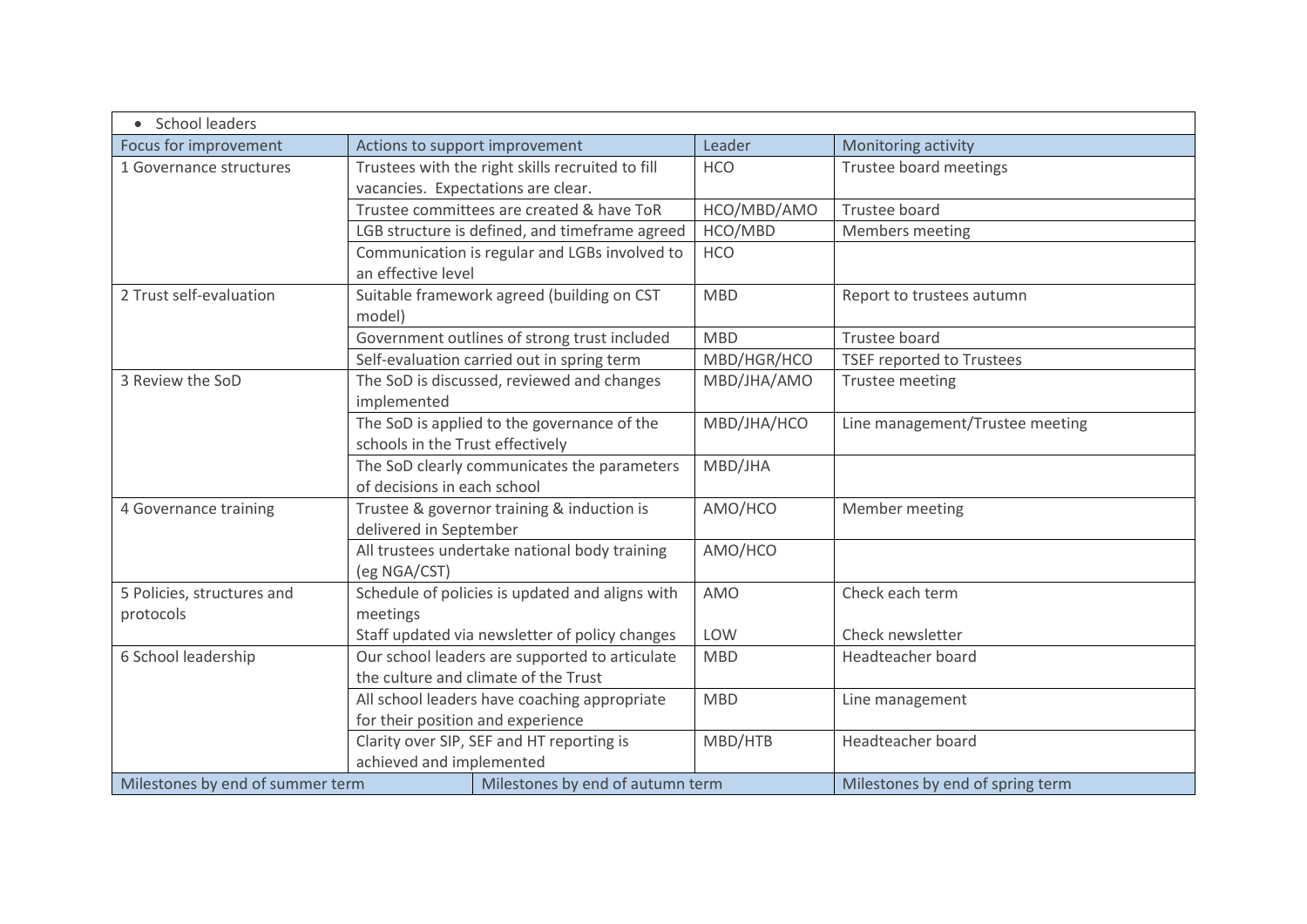| 1 Promotion and recruitment has happened &         | 1 LGBs structure is decided and framed       | 1 Each trustee has visited their link school and |
|----------------------------------------------------|----------------------------------------------|--------------------------------------------------|
| we have 7 trustees in place                        | 2 Suitable frameworks agreed for TSEF        | attended an LGB once                             |
| 1 Trustees have clear understanding of their role  | 2 Committee structure is agreed and each has | 2 TSEF is undertaken, and key findings shared    |
| 1 LGB meetings align with Trust meetings           | ToR                                          | 3 SoD is applied to the schools in the Trust and |
| 4 Training is identified for Trustees to attend    | 3 SoD is reviewed and refreshed              | those joining                                    |
| 5 Policy schedule is up-to-date, and meetings      | 4 Governance training and introduction is    |                                                  |
| align with it                                      | delivered at the start of the year           |                                                  |
| 6 HTs clear about structure of SIP, SEF and school | 6 HTs are supported through school           |                                                  |
| improvement                                        | improvement strategy and involved in         |                                                  |
|                                                    | evaluating each other's schools              |                                                  |

Goal 4: Build a robust and sustainable infrastructure

Success criteria

- Our systems and processes are embedded and supporting trust operation
- Our central team all have clear roles and job descriptions which are articulated and understood in the schools
- The IT & estates strategies are embedded, informing and supporting school improvement
- Robust financial and resource management has demonstrable effect on improving value for the schools
- Our schools are more environmentally sustainable

| <b>U an benoois are more environmentally sustainable</b> |                                               |             |                                          |  |  |
|----------------------------------------------------------|-----------------------------------------------|-------------|------------------------------------------|--|--|
| Focus for improvement                                    | Actions to support improvement                | Leader      | Monitoring activity                      |  |  |
| 1 Systems and process                                    | Systems and processes are reviewed across the | <b>JHA</b>  | Trustee committee                        |  |  |
|                                                          | ops team of the trust                         |             |                                          |  |  |
|                                                          | Contract registers are complete and informing | <b>JWO</b>  |                                          |  |  |
|                                                          | resource management                           |             |                                          |  |  |
| 2 Team structure                                         | Our teams meet regularly and have effective   | MBD/JHA     | Line management, performance development |  |  |
|                                                          | outcomes                                      |             |                                          |  |  |
|                                                          | The education team is formed and roles are    | <b>MBD</b>  | Line management                          |  |  |
|                                                          | clear and agreed                              |             |                                          |  |  |
|                                                          | The ELT teams are deployed to support ELT     | MBD/JHA/HGR | Line management                          |  |  |
|                                                          | schools, those joining and other schools      |             |                                          |  |  |
|                                                          | effectively                                   |             |                                          |  |  |
| 3 IT & estates infrastructure                            | Our new cycle of strategies are written and   | <b>JHA</b>  | Trustee meeting                          |  |  |
|                                                          | shared                                        |             |                                          |  |  |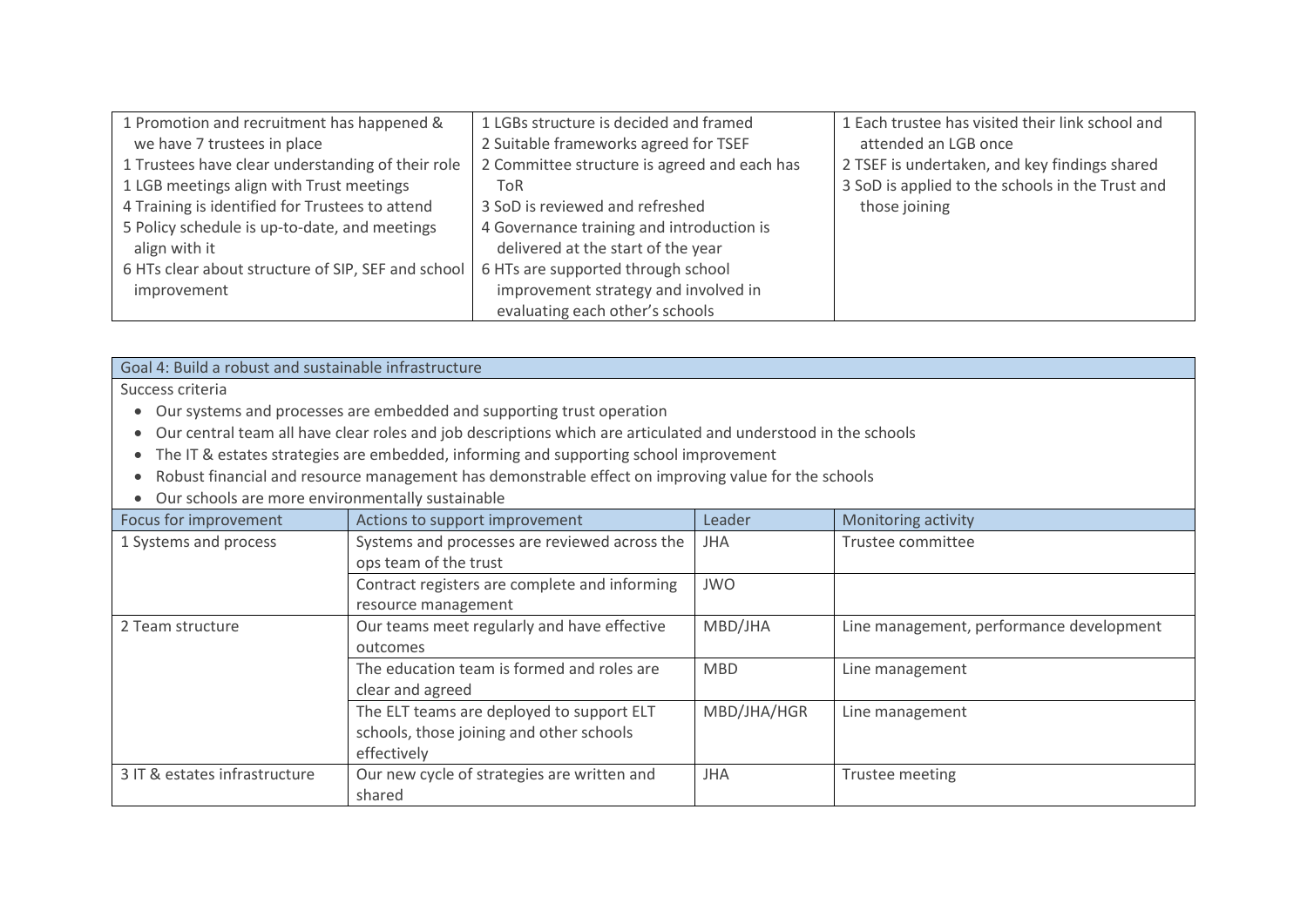|                                                  | All schools are proactively working towards<br><b>JHA</b> |                                                  |            | Line management                                 |
|--------------------------------------------------|-----------------------------------------------------------|--------------------------------------------------|------------|-------------------------------------------------|
|                                                  | meeting the strategies                                    |                                                  |            |                                                 |
| 4 Financial management                           |                                                           | CFO and finance manager are inducted and         | <b>JHA</b> | Line management & audit                         |
|                                                  | performing their roles well                               |                                                  |            |                                                 |
| 5 Estates management                             |                                                           | Developing and embedding of the GEMS             | <b>JHA</b> | Line management                                 |
|                                                  | framework                                                 |                                                  |            |                                                 |
| 6 Sustainable schools                            |                                                           | UN sustainability goals audit undertaken, and    | JHA/HGR    | Report to trustees                              |
|                                                  | priorities identified (See ACS)                           |                                                  |            |                                                 |
|                                                  |                                                           | We have written an environmental strategy        | JHA/JWO    |                                                 |
| Milestones by end of summer term                 |                                                           | Milestones by end of autumn term                 |            | Milestones by end of spring term                |
| 1 Complete contract registers for all schools in |                                                           | 1 Action plan produced from contract registers   |            | 1 Ops system reviewed and developed             |
| the trust                                        |                                                           | enable group procurement of key areas            |            | 1 Economies and/or efficiencies achieved        |
| 2 Education team has clarity of purpose and      |                                                           | 2 ELT teams have been deployed successfully to   |            | through effective Resource Management           |
| structure                                        |                                                           | appropriate range of schools                     |            | 2 Team performance has been enhanced over       |
| 3 Undertaken surveys of every school & adopted   |                                                           | 3 Local action plans in place                    |            | the year                                        |
| the maintenance plans from them                  |                                                           | 4 Year end completed, and COO no longer          |            | 3 Stated targets have been achieved             |
| 5 GEMS Action plan presented to Trustees         |                                                           | operationally involved in transactional delivery |            | 4 Successful year end and audit reports         |
|                                                  |                                                           | 5 HTB aware of and engaged with GEMS Agenda      |            | 5 Stated targets have been achieved             |
|                                                  |                                                           | 6 Resource management environmental strategy     |            | 6 UN sustainability goals audit undertaken, and |
|                                                  |                                                           | presented to Trustees                            |            | priorities identified                           |
|                                                  |                                                           |                                                  |            |                                                 |
|                                                  |                                                           |                                                  |            |                                                 |
|                                                  |                                                           |                                                  |            |                                                 |

| Goal 5: Drive sustainable growth                                                                             |                                           |         |                     |  |  |  |  |
|--------------------------------------------------------------------------------------------------------------|-------------------------------------------|---------|---------------------|--|--|--|--|
| Success criteria:                                                                                            |                                           |         |                     |  |  |  |  |
| Trust growth is sustainable: between 4 and 8 schools ready to join by September 2023                         |                                           |         |                     |  |  |  |  |
| The process of joining is refined and enables effective decision making throughout the academisation process |                                           |         |                     |  |  |  |  |
| We are collaborating with 2 other trusts with tangible benefits                                              |                                           |         |                     |  |  |  |  |
| Focus for improvement                                                                                        | Actions to support improvement            | Leader  | Monitoring activity |  |  |  |  |
| 1 Trust growth                                                                                               | A due diligence framework is designed and | MBD/JHA | Evidence            |  |  |  |  |
|                                                                                                              | undertaken with each joining school       |         |                     |  |  |  |  |